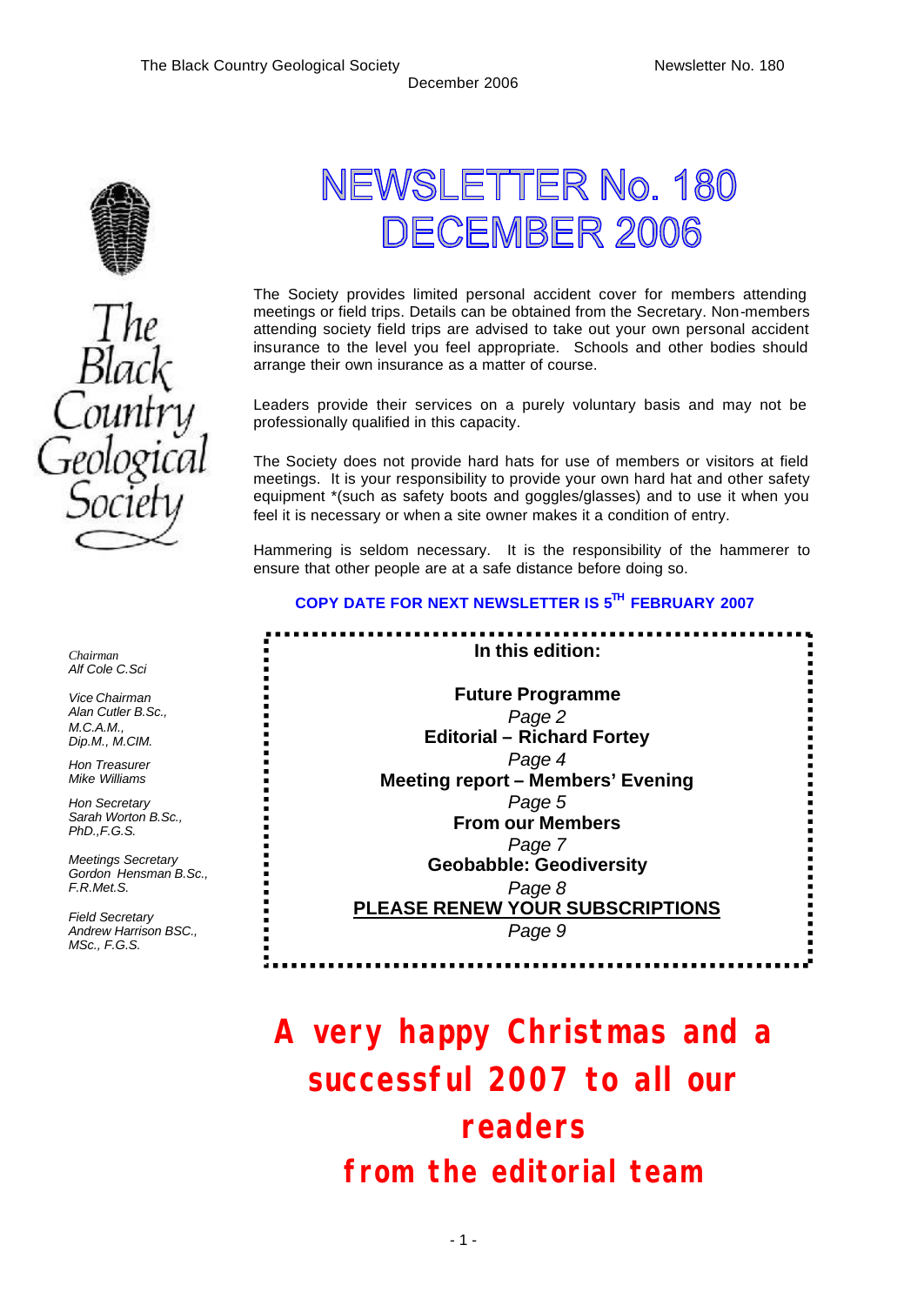## *OUR LOGO*

At the head of this Newsletter you may notice that the Society's logo has changed slightly. It has in fact gone back to the original, with the name of the society proportionally larger than the 'Dudley Bug'. Several translations from one document to another had led to the trilobite becoming larger than it should have been.

## *FUTURE PROGRAMME*

### **Lecture meetings are held at Dudley Museum, St James's Road, Dudley. Phone (01384 815575) 7.30 for 8 o' clock start unless stated otherwise.**

## **MONDAY 29TH JANUARY 2007** *(Indoor Meeting)*

**Neil Rushton,: (Team Leader Engineering Advice Telford and Wrekin)**

#### **Landslips in Telford.**

Telford and Wrekin Council have been engaged in the assessment of Land Instability in the Ironbridge Gorge World Heritage Site since 2001, and this paper will look to review the findings of investigations to date, and to outline the projects undertaken and underway, to manage instability in this unique environment.

 Neal Rushton has some 28 years experience in mining, geotechnics and construction, and now manages a team of 10 Engineers at Telford & Wrekin Council. He has been a Chartered Surveyor since 1989 with membership in four faculties - Minerals and Waste, Geomatics, Construction and Planning, and Development. Neal previously worked for the Coal Authority for 15 years, in private practice for 14 years, and now for Telford & Wrekin Council since 2001. He is currently responsible for the management of a series of projects to assess, investigate and stabilise several sites in the Iron Bridge Gorge World Heritage site. His team also offer advice to the Development Control and Building Control sections of the council on geotechnical and environmental issues.

## **SATURDAY 17TH FEBRUARY 2007** *(Field Meeting)*

#### **Leader: Jon Radley**

#### **Trip to Warwickshire Museum, Warwick city centre and the Burton Dasset hills.**

Meet at Warwick Museum in the centre of the town, ready for a tour of the museum, and then the town centre to look at building stones. Members will need a car to get to the locality at Burton Dasset Country Park. For further information, if needed, contact Andy Harrison on jenufa8@yahoo.com or on Andy's mobile 'phone 07973330706.

## **MONDAY 26Th FEBRUARY 2007** *(Indoor Meeting)*

**Dr. Cynthia Burek: (University of Chester)** 

#### **The role of Women in the History of Geology**

This is a joint meeting with the West Midlands Regional Group of the Geological Society.

### **SATURDAY 24 TH MARCH 2007** *(Field Meeting)*

**Leader: Dr Jaqui Malpass**

#### **A visit to the Brymbo Fossil Forest**

Jaqui was a recent visitor to one of our Monday meetings when she talked about this exciting locality. Details of the meeting place etc will be in our February Newlsetter.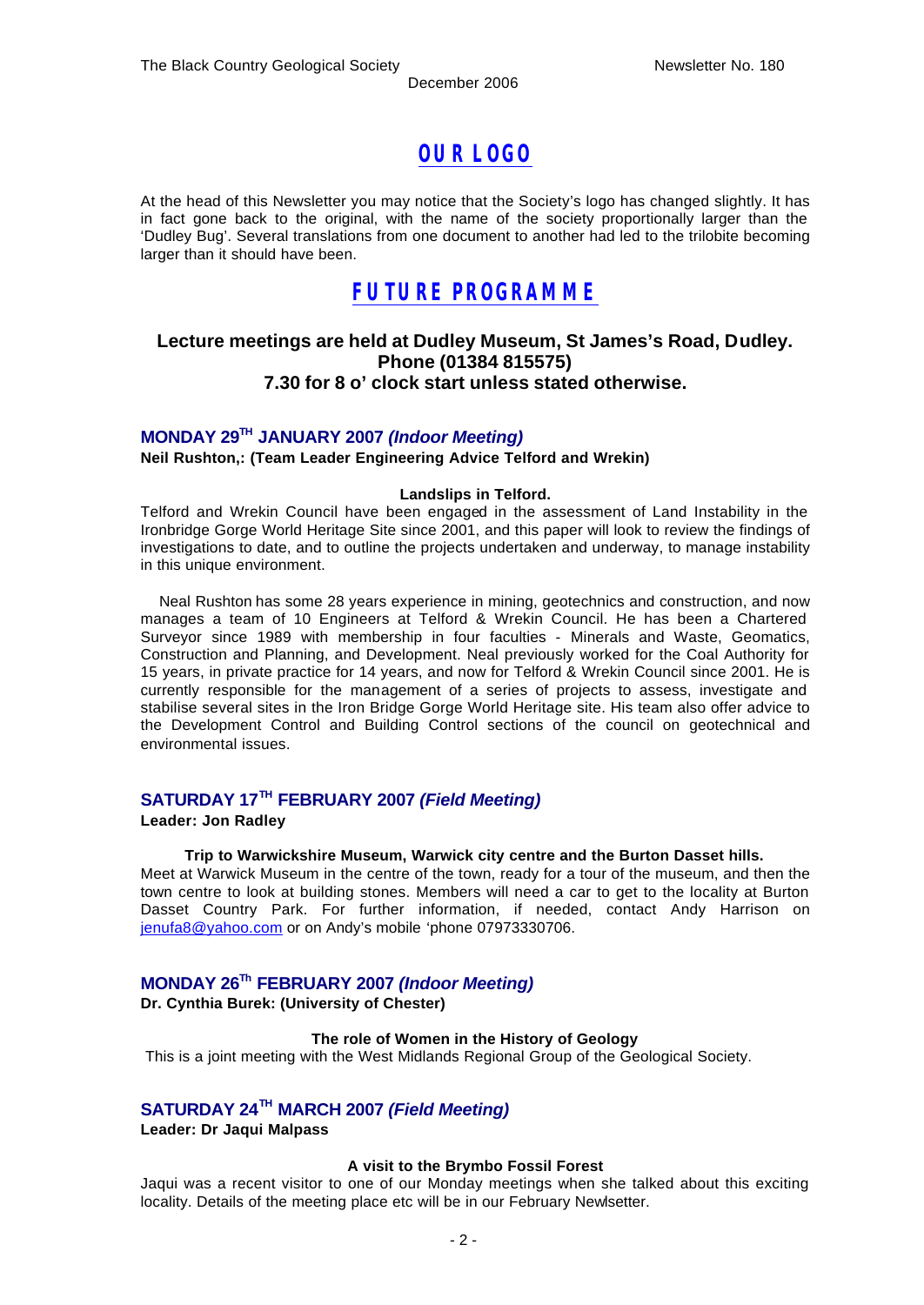### **MONDAY 26TH MARCH 2007** *(Indoor Meeting)*

### **ANNUAL GENERAL MEETING** followed by:

**David Pannet. (Field Secretary Shropshire Geology Society).**

#### **The Ice Age History of the River Severn around Shrewsbury/Ironbridge.**

David Pannet has produced leaflets and maps of the Shrewsbury area, and conducted careful investigations into its complex geology. The pioneering description of the glacial history produced by Professor Lapworth - the glacially dammed Lake Lapworth, overflowing and cutting the Severn Gorge and depositing lake silts to mantle the drift and moraines - has been shown to be a little too simple. A number of silted channels have been detected since Lapworth's times, all of which appear to be cut by sub-glacial streams, draining the ice sheet to the north-north-west. One of these channels forms the present Ironbridge Gorge, and some are buried beneath Telford. The concept of one lake covering the whole area is also much more complicated, with a number of lakes existing at various times. David will bring us up to date with the latest ideas about this fascinating area.

#### **SPRING CONVERSAZIONE.**

#### **Global Warming – Should We Worry?**

Everyone is invited to take part in this forum which is the second such event. Last year it proved to be very well worthwhile. If you have something to say – even if it is a bee in the proverbial bonnet – come and say it.

## *ADVANCED NOTICE OF FIELD TRIPS FOR 2007 SEASON*

Andy Harrison, our Field meetings secretary is hard at work putting together a schedule of trips for next year, commencing in February with a trip to Warwickshire Museum, using public transport. Here is a taster of things to come; we'll give you more details as they arrive, so watch this space!

#### **Already arranged: Warwickshire Museum; Brymbo Fossil Forest.**

#### **In the pipeline: Forest of Dean; Abberley Hills; Wenlock Edge Quarries; Jurassic of Warwickshire.**

#### **Next year's subsidised coach trip will be in June, to the Natural History Museum in London.**

#### Andy Harrison

In addition, there is also a proposal for an extended trip to the *Chaine de Puys* in **France** in conjunction with our sister societies, in particular the North Staffs Geologists' Association. Are you interested in participating in a residential weekend?

We have the offer from Mike Fereday, Chairman of the North Staffs Group of the Geologists' Association, of a combined trip to the *Chaine de Puys, Massif Central, France*, to visit **Volcania**  and the surrounding volcanic features. Mike is very familiar with the region having lived in Clermont Ferrand for some time and has offered to help to make the necessary arrangements. We need to know if you are interested, and also whether a long weekend or a week is the appropriate length of stay.

*If you are interested please get in touch with the editor, or directly with Gordon Hensman Tel.01384 256423 gwjhensman@aol.com*

Any suggestions of other venues will be gratefully received. The Shropshire Geological Society has regular visits to museums in the Midlands area. Have you got a little gem tucked away somewhere? It's the sort of visit that lends itself to the dark days of winter.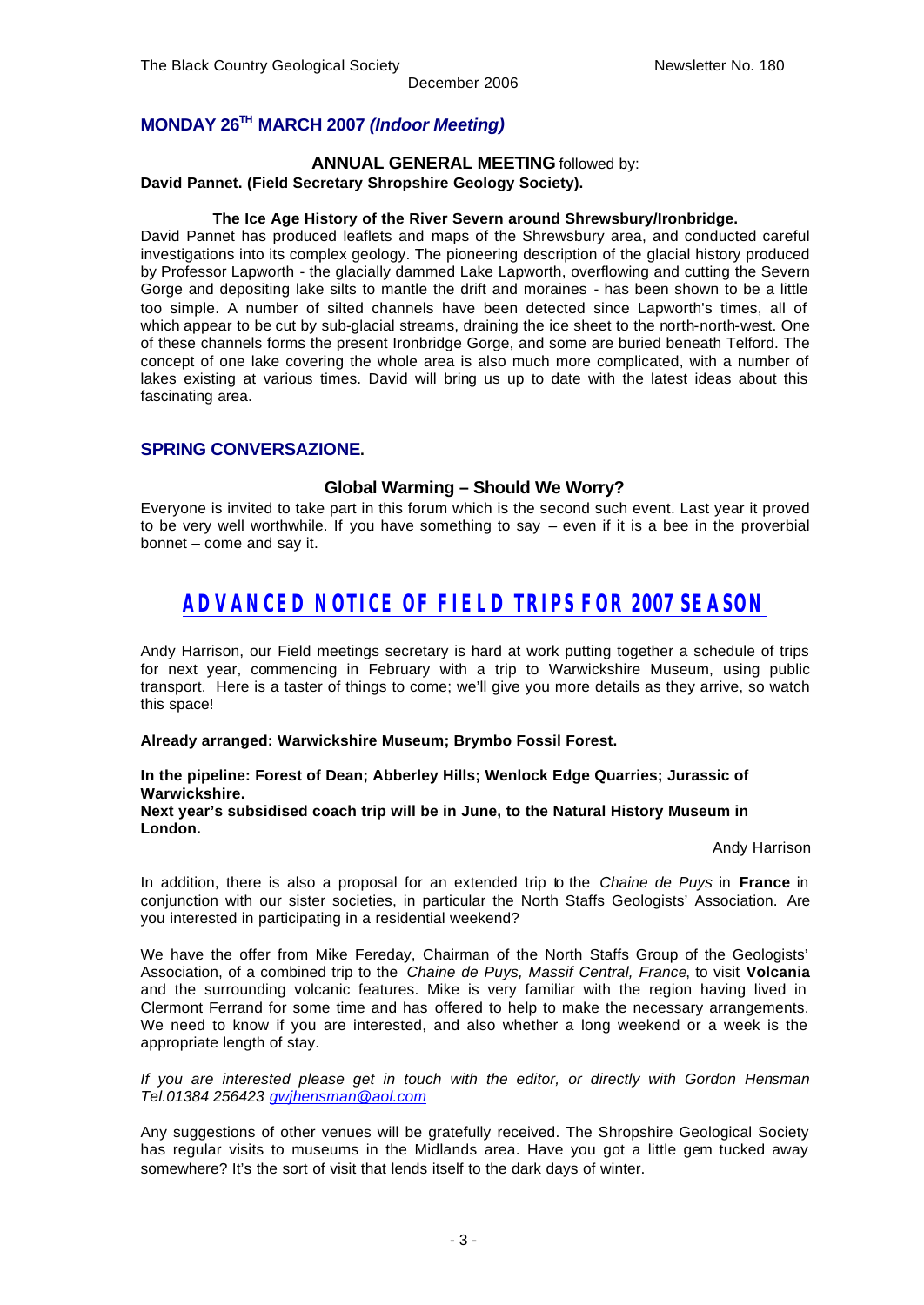December 2006

If you are interested please get in touch with Andy Harrison our Field Trips Secretary or anyone on the committee. The response to these questions is very much easier and swifter if you use electronic means. Do not hesitate to give us your thoughts.

Gordon Hensman

## *OTHER SOCIETIES*

## **NORTH STAFFS GROUP of the GEOLOGISTS' ASSOCIATION**

### **Meetings in the School of Earth Sciences and Geography, Keele University. 7.30pm**

### *Thursday 11 January: The beauty and threat of Indonesia's volcanoes*

Speaker Dr Ralf Gertisser (Keele University)

7.30pm start, School of Earth Sciences and Geography, Keele University Indonesia has the greatest number of active volcanoes in the world. These volcanoes are beneficial to the people living on or near them by providing fertile soil, valuable resources and scenic beauty, but they also pose an enormous threat to the surrounding human populations. Indonesia has suffered the worldwide highest numbers of eruptions producing fatalities and damage to arable land. This talk explores some of Indonesia's most active volcanoes and devastating volcanic eruptions such as the gigantic Toba eruption ~75000 years ago, the great historic eruptions of Tambora and Krakatau, and the recent eruption of Merapi which attracted

worldwide media interest.

#### *(Information from NSGGA Secretary; Eileen Fraser – 01260 271505)*

### **SHROPSHIRE GEOLOGICAL SOCIETY**

There are a large number of anniversaries and celebrations at the moment, and 2007 marks 200 years of the foundation of the Geological Society of London, the world's leading geological society. As part of this the Shropshire Geological Society is organising the 'Marches Festival of Geology 2007'.

The regional geology of the Marches is classic. Indeed, the area has been portrayed as "The Geological Capital of the Country" and many have felt this should be reflected in the Bicentennial Celebrations of the Geological Society of London. A number of organisations in the Marches have therefore agreed to collaborate to run a festival to celebrate their  $200<sup>th</sup>$  anniversary which will also be the 150<sup>th</sup> anniversary of the Geologists' Association and, incidentally, the 175<sup>th</sup> anniversary of Murchison's epic visit to the area that led to publication of *The Silurian System*.

The festival will be centred on a one-day symposium in Ludlow, on Thursday 13<sup>th</sup> September 2007, on the theme of "The ground beneath our feet: 200 years of geology in the Marches", supported by fieldtrips, exhibitions and workshops. It will be aimed at a range of people including local children and adults, amateur geologists, and geologists with research interests in the Marches. Related activities are timed within a month or so either side; these will all be listed in a brochure to be published in the autumn and details are already appearing on the Festival web site:

http://www.shropshiregeology.org.uk/festival

## *EDITORIAL*

2007 is the 200<sup>th</sup> anniversary of The Geological Society of London and the President of the society is the palaeontologist and 'trilobite man' Richard Fortey; he attended our own celebrations for the Wren's Nest earlier this year. In the magazine of The Geological Society of London, '*Geoscientist'* he recently wrote a leader entitled 'Geology and the art of being popular', and this is reprinted here as our editorial.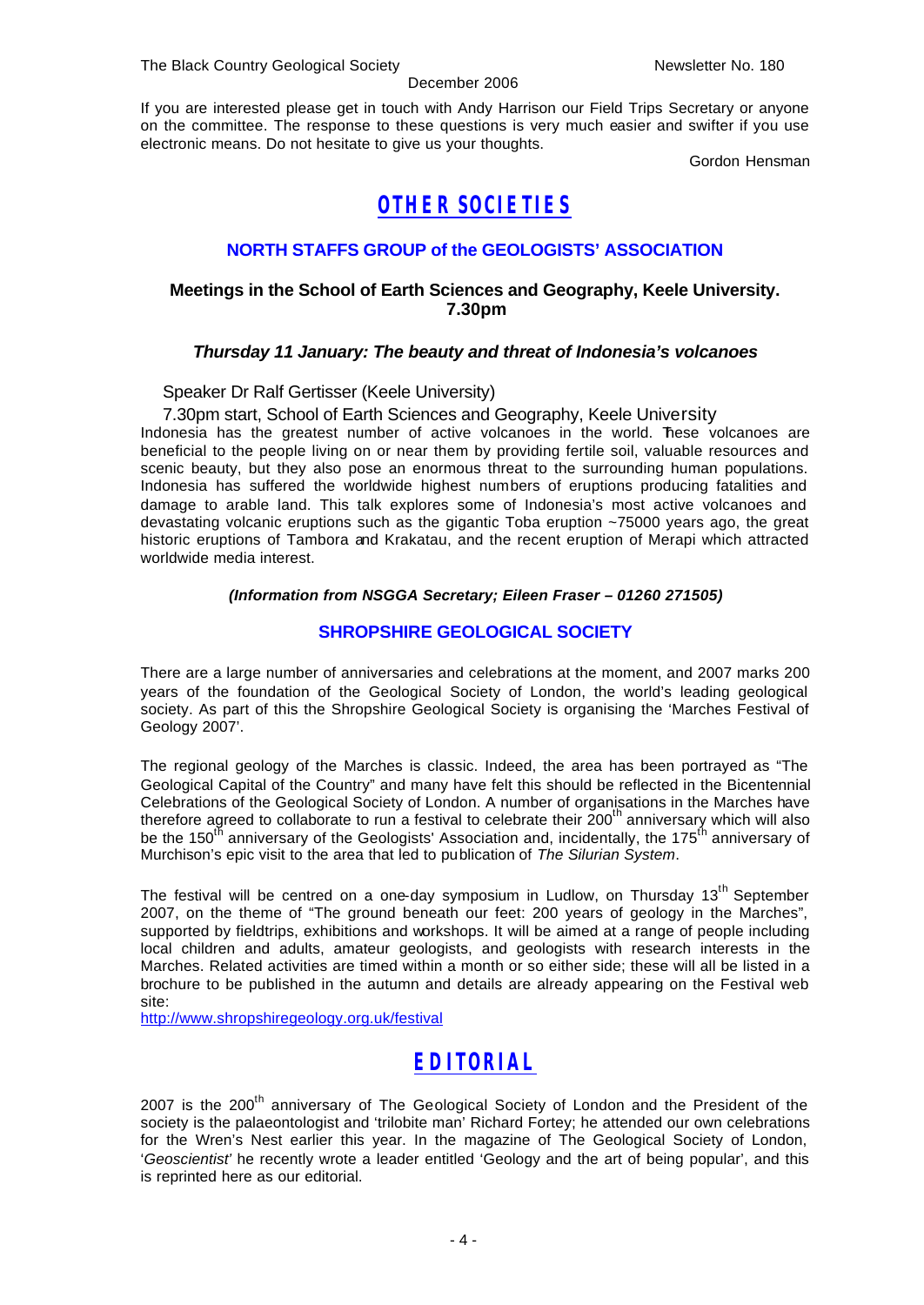#### December 2006

Richard Fortey ponders the landscape of popular science

Most geologists do not need reminding that the qualities of landscape, its diversity of human use, the 'feel' of old towns, are intimately related to the underpinning of the rocks. But the public are, in general, rather unaware of this fundamental aspect of the countryside: "out of sight, out of mind".

For this reason, when I wrote a book about Britain's geological richness I called it *The Hidden Landscape.* Oddly enough, some of the best feedback I had on the book came from artists rather than naturalists. Poets have a direct feel for landscape; their use of hidden meaning wrapped up in metaphor is appropriate to the truth of landscape, which lies hidden beneath soil and trees. Sculptors naturally have a feeling for materials, and must confront notions of time in their work: they know from the wrong end of a chisel the different properties and workability of stone. They appreciate that some of the easiest materials to work are also the first to decay; like those sad cathedral gargoyles disfigured by time. Novelists like John Fowles are intensely aware of the geological foundation, and the geology smoulders away under the surface of Hardy's *The Return of the Native* – drear Egdon Heath – just as it does in *Wuthering Heights.* So I don't see a difficulty in getting through to artists. The problem is reaching the mass of people with a natural history bent, who 'do' birds or wildflowers, but not rocks.

*Natural England\** has just launched a well illustrated blueprint for making geology part of the remit of the national conservation strategy. This has been launched on the back of the concept of 'geodiversity' – neatly segueing on to the biodiversity bandwagon. I believe this approach has much to recommend it. People need to be shown that a quarry is not an eyesore, but a window to the past. There are individual sites where the geology is blatantly exposed and well explained. The Wren's Nest – that famous Silurian landmark in the industrial midlands – has just celebrated 50 years as a National Nature Reserve, and the 'nature trail' around it is a good example of how to do it. The boat trip underneath it still tingles the spine. Maybe the people that go on the tours will begin to realise how the whole of the industrial area grew from geology.

There is a danger that the main way geology impinges on the public is as the source of materials that cause climate change. I would prefer to think that, as we embark on our 200<sup>th</sup> birthday year, geological awareness should be a source of pleasure – an increased perception of the richness of the national landscape, of which the geology is an essential part. Maybe this is where the perception of the artist and that of the naturalist meet on common ground.

\**Natural foundations: geodiversity from people, places and nature.* ISBN 1 85716 900X

**"Reprinted from** *Geoscientist [Volume 16; No 12; page 2.] with permissi on"*

## *MEETING REPORT*

## **MONDAY 27TH NOVEMBER 2006** *(Indoor meeting)*



### **Members' evening**

This was excellent evening with several superbly illustrated talks. Unfortunately, our meetings secretary *Gordon Hensman* was ill, and could not be with us. Chairman *Alf Cole*  conducted affairs.

*Peter Twigg* described the geology of the Alps, particularly the area around the Matterhorn. His slides were stunning, and this picture is of Palaeozoic metasediments of the Valpelline series, which make up the very top of the mountain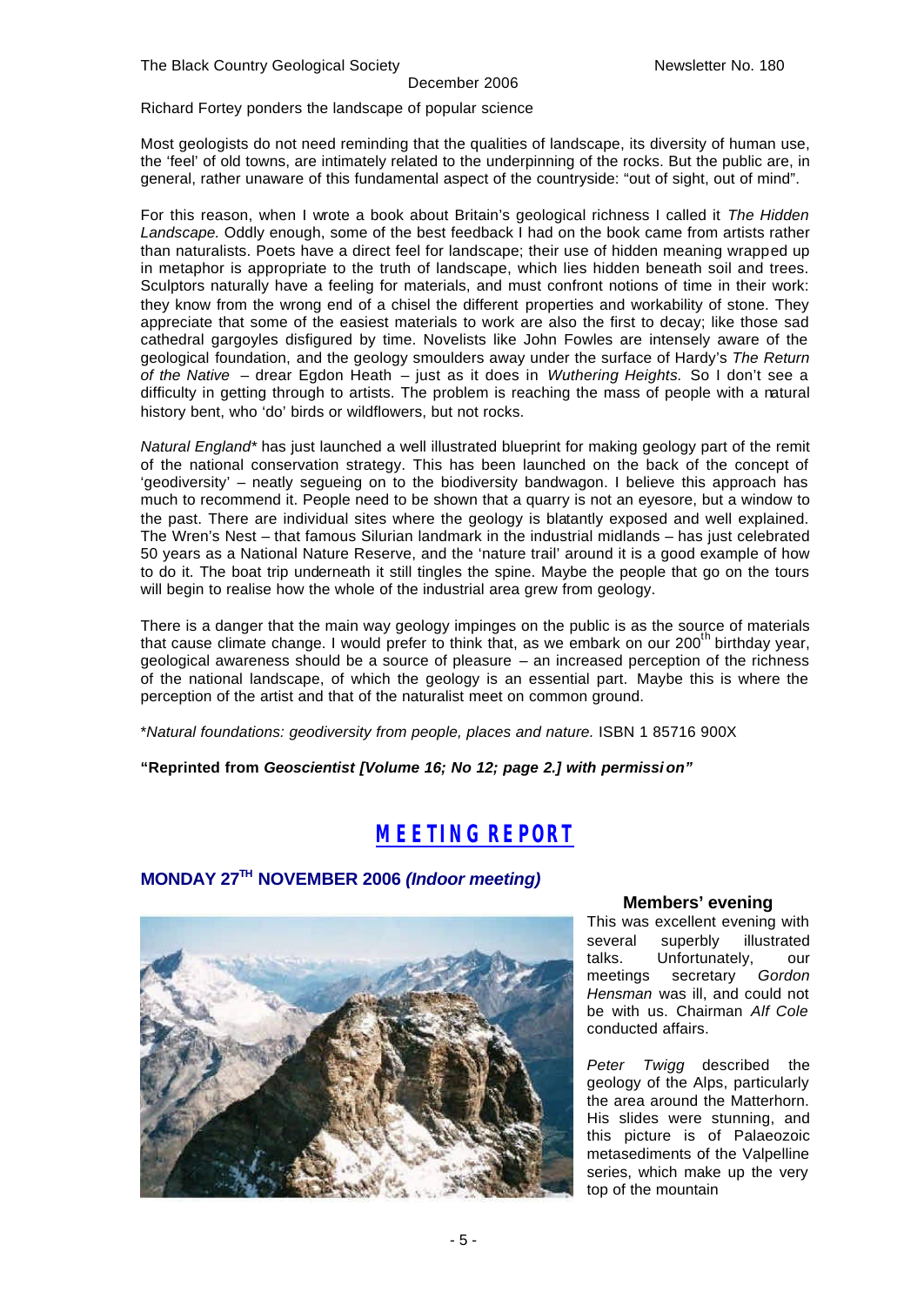

Equally impressive were the photographs that *Alan Ledbury* projected in his PowerPoint. "Santorini, dormant not extinct" could be the title of this photograph, the Mediterranean island caldera which exploded in 1628 BCE destroying the Minoan civilisation and possibly the source of the legend of Atlantis.

We were ready to pack our bags, can you fly to Santorini via the Matterhorn? Although, as Alan pointed out, Santorini is best approached by sea, when you get the unfolding vista that the ancient mariners must have experienced.



There are not many super pictures of Global Warming, but *Martin Normanton*  illustrated his talk with some interesting data and graphical representation. The main thrust of Martin's argument centred around the role of Carbon Dioxide that has been largely produced by human activities. One of the 'hockey stick' graphs is shown here.



Our mineralogist, *Spencer Mather,* always comes up with some spectacular specimens, and this evening was no exception. This particular one is a 'Star Agate', from Lower Silesia. It is in a silica rich volcanic tuff and the star shape is probably due to the quartz being injected under pressure and then spreading along lines of weakness to give a radiating pattern. The possible point of injection is on the left hand side of the photograph. No scale I am afraid, except the plastic wood grain on the table top.

The Alps, Santorini, Silesia, the whole planet, is there no end to the travels and worldwide locations of our members' experiences. Well, Bill Groves started the evening with a description of the Permo-Trias in the Black Country including visits to the Kidderminster Conglomerate in Brierley Hill Road, Wordsley, and sites in

Wall Heath and Wombourne. There was a brief mention of the Vale of Eden, but somehow it did not have the attraction of the other localities.

All in all it was a wonderful evening, interesting talk, spectacular pictures, good food and conversation; but above all good company.

Bill Groves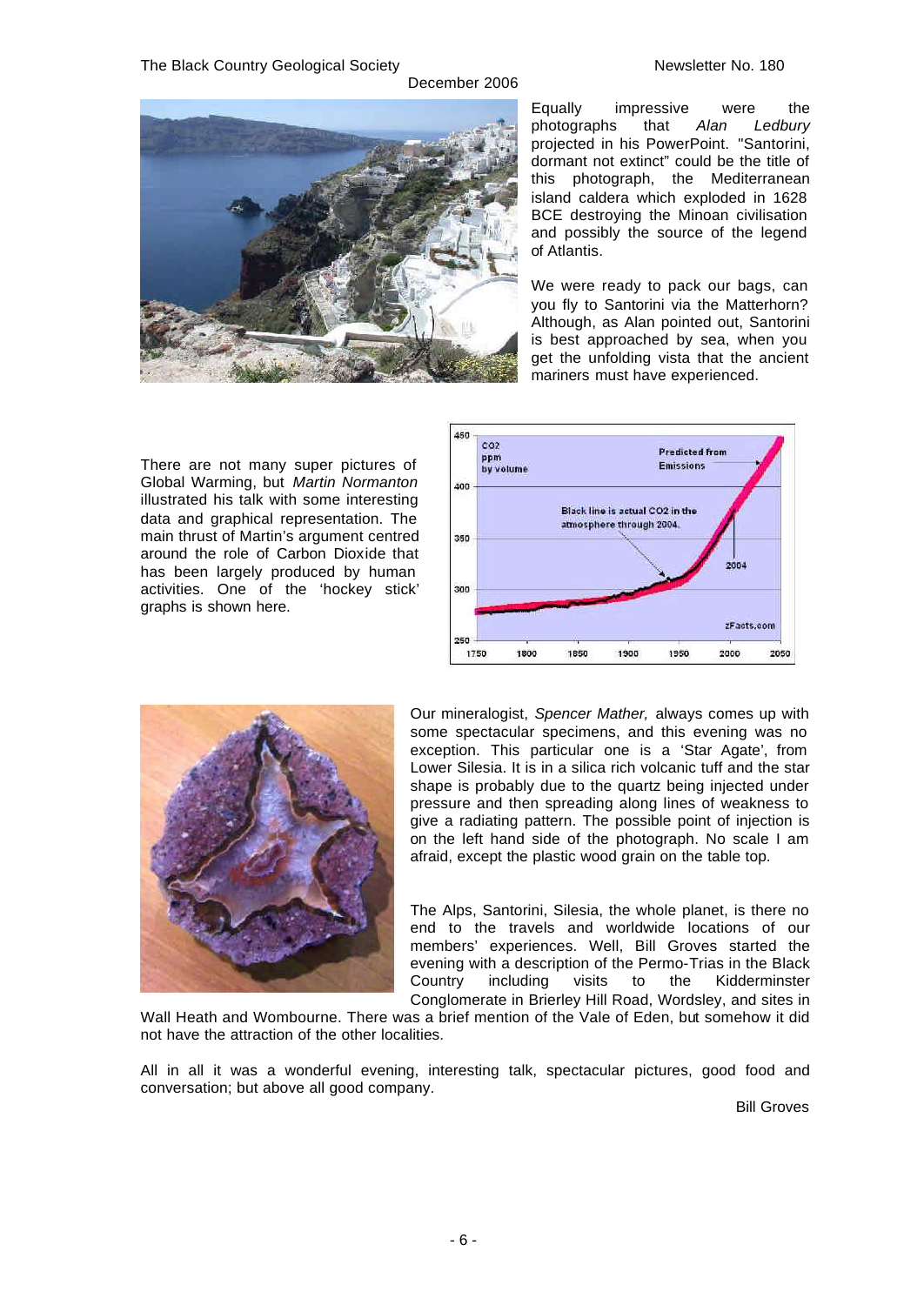## *FROM OUR MEMBERS*

### *A letter from Gordon Hensman*

I was very interested to read Bob Bucki's reply to my last letter in which I allocated the study of Global Warming primarily to the science of Meteorology i.e. physics of the atmosphere. Of course, Bob is correct to draw attention to the view that the "planet is best considered as a, "whole earth system". Those readers familiar with James Lovelock's Gaia theory will understand and probably endorse this view as indeed I do.

The Oxford Dictionary's definition of geology is "the science which investigates the earth's crust, the strata which compose it, with their mutual relations and the successive changes to which their present condition and positions are due," "The science which treats of the earth in general." Meteorology is defined thus. "The study of or the science that treats of the motions and phenomena of the atmosphere, especially with a view to forecasting the weather." Bob says that I "disassociated geological processes from climate systems". This would be contrary to my interest in both disciplines, and I am well aware that the atmosphere originated from the "outgassing" from the solid and liquid earth's surface over a very long period of time.

It may well have been true that a clever man in the  $17<sup>th</sup>$  century was just about able to "know" all the scientific knowledge there was to know, but this has long since been impossible. The inevitable result is the division of science into manageable portions based on a modicum of precision and also somewhat arbitrary allocations of knowledge. Of course the danger with this is that the student of a particular discipline will not see how it links up with all the others. However, this has resulted in, for example, the geological sciences/earth sciences (stratigraphy, petrology, palaeontology, sedimentology, geomorphology etc.), and the science of the atmosphere (meteorology, climatology).

Now most readers will immediately see the overlap and linkage between geology and meteorology. For example, pedology. Soil is the product of the rocks around which give it its mineral content, the weather which dictates the type of weathering and erosion and the organic content derived from the macro and micro fauna and flora which depend in turn on the weather/climate and the mineral content.

So-called Global Warming is a feature of the atmosphere in as much as it is the result of an alteration in one of the parameters which make up global climate – the temperature, which has always been a property of the atmosphere. The absorption of long wave radiation from the earth's surface has always taken place, and the amount depends on the presence of the greenhouse gases of water vapour, carbon dioxide and methane, (the soaking up of LW heat by ozone is a feature of the stratosphere not the troposphere). If the proportion of one or more of the gases changes then the amount of LW heat absorption will alter. The present warming is due to the increase of these gases as a result of the anthropomorphic emission emanating from the combustion of fossil fuels – there's your link to geology!

In claiming everything for geology there is the risk of courting the absurd. For example, it could be argued that human history is a geological phenomenon, and therefore WW2, the Spanish Conquistadors and Henry VIII's break with Rome originated within that scientific discipline. However, it would scarcely be sensible!

I think I have established that the actual atmospheric processes involved in global warming, are meteorological – after all it was discovered by meteorologists not geologists. It is in the University Meteorological Departments, such as the Hadley Centre for Climate Change in the University of East Anglia, and also Reading University where research into global warming is taking place – not withstanding the valuable contributions made in ice coring and deep sea cores from geologists and glaciologists, with other contributions from scientists in a number of other disciplines. Let us therefore, for sanity's sake, keep these broad distinctions between the scientific disciplines whilst recognising their interrelationships and also the complexity of the whole earth system.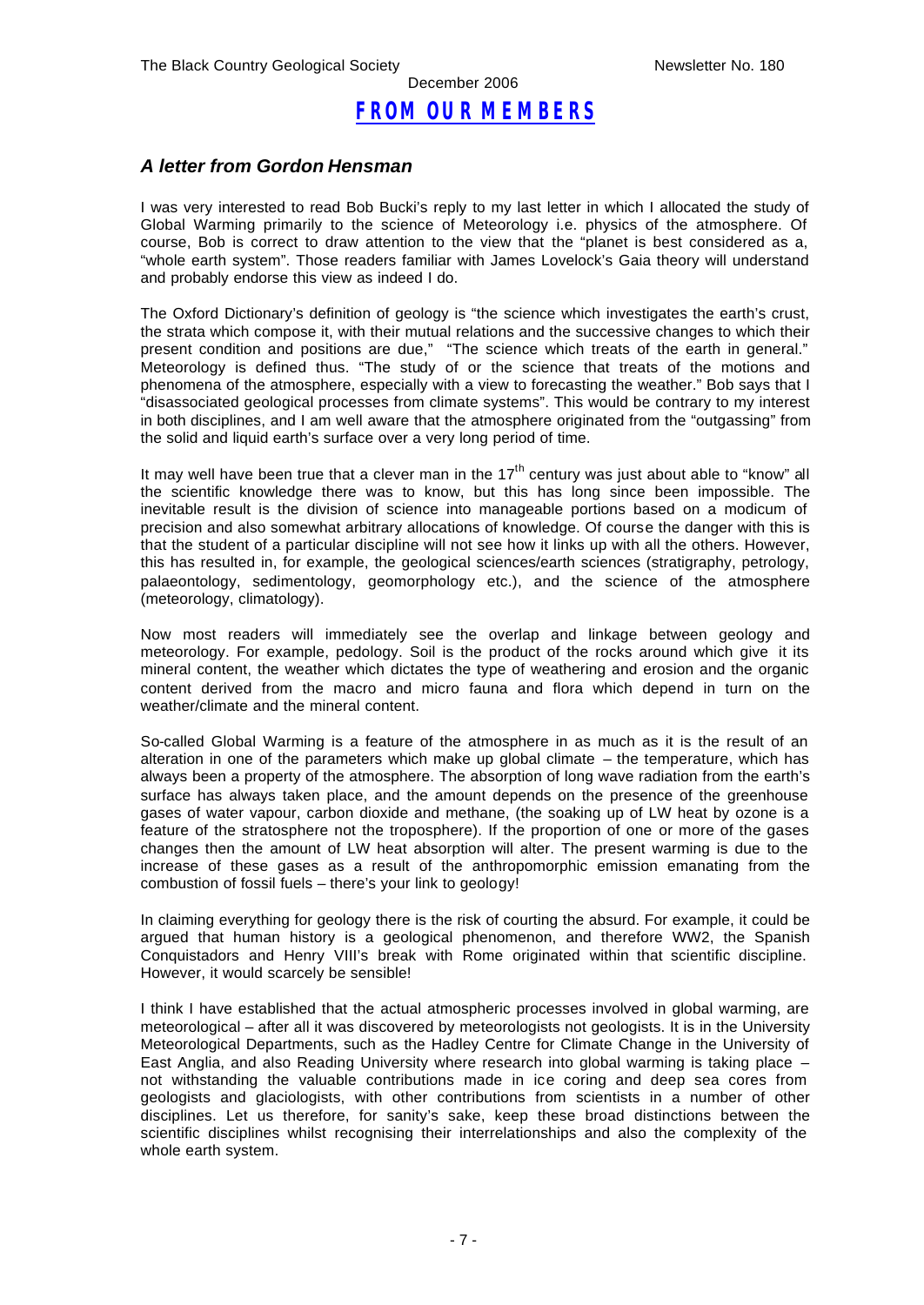## December 2006 *GEOBABBLE*

Geobabble was the idea of Graham Worton a couple of years ago. There are so many words being used in Earth Sciences that are amusing or odd, whether it be calling a conglomerate a 'silirudite' or describing the land surface as the 'free air interface'. We have also looked at quirky or offbeat geological information. However, for this edition I am highlighting a very important geological term which must be the most used and relevant new word in Earth Sciences. *Geodiversity* seems to have suddenly hit us in 2006. When was it first used, and by who? My limited research has revealed very little. In the 1993 edition of *The Encyclopedia of the Solid Earth Sciences* there is nothing between *geodesy* and *geodynamics.* Similarly in *The New Penguin Dictionary of Geology* of 1996, there is the identical sequence of terms. *Wikipedia,* the online encyclopedia has a good coverage, and when I put geodiversity into Google, there were 94,600 hits.

A most interesting review of the terms Geodiversity, Geoconservation and Geovalue has been made by Peter Scott and David Roche in *Geology Today\**. They point out that geodiversity has been championed by Natural England and most energetically by local RIGS groups. (Regionally Important Geological Sites) From this source have grown Geodiversity Action Plans (GAPS) and the companies that own and operate the quarries have been developing Company Geodiversity Action Plans (cGAPS). For five years now there has been money available from the Aggregates Levy Sustainability Fund (ALSF) to practically promote geodiversity.

Any views or information from members on this topic would be most welcome, as would any letters or observations on anything geological that we can put in our 'from our members' part of the Newsletter. The last paragraph also reminds me that perhaps we should be looking at acronyms again, there seem to have been a large number of new ones, and they are often most annoying. TTFN

Bill Groves

*The Encyclopedia of the Solid Earth Sciences (1993) EDITOR-IN-CHIEF: Philip Keary. Blackwell Scientific Publications. ISBN 0-632-03699-0* 

*The New Penguin Dictionary of Geology; Second Edition (2001). Philip Keary ISBN 0-14-051494- 5*

*Wikipedia: http://en.wikipedia.org/wiki/Geodiversity*

*Geology Today. Volume 22, Number 6, November/December 200, 6 page 207.* Information on this magazine from http://www.blackwellpublishing.com/gto

## *CONTACT US*

As ever we would love to hear your news and views, particularly for the *'From our Members'* spot, so please put pen to paper or fingers to keyboard and give us your thoughts. We are often able to print photographs that are sent by email or colour print. Notices that appear in this Newsletter will remain in future editions until the date of the related meeting or event has passed. In order to include material in the February Newsletter, please send or give it to one of the Editorial Team by *Monday 5th<sup>h</sup> February 2007*